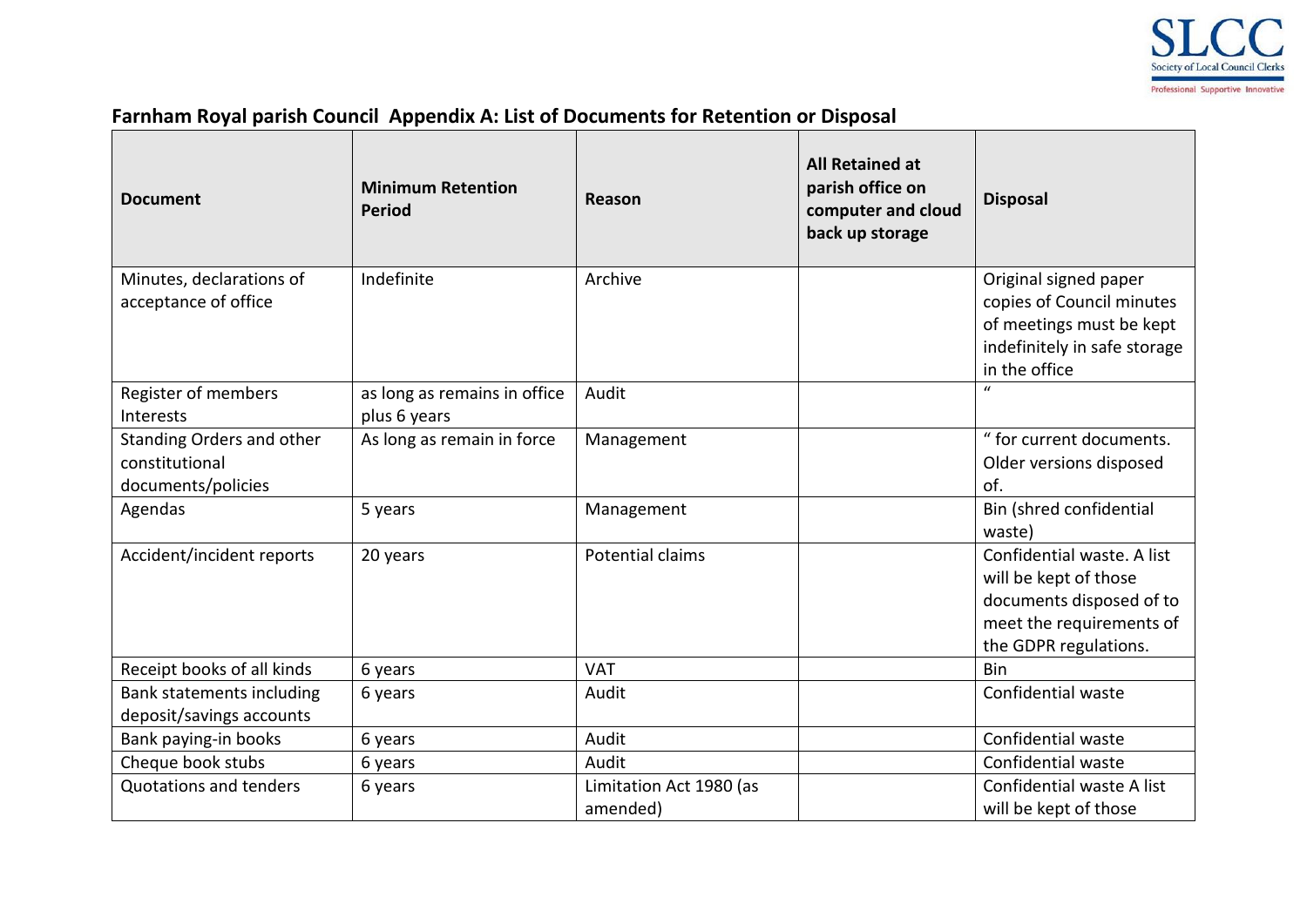| <b>Document</b>                                             | <b>Minimum Retention</b><br><b>Period</b>            | Reason                                                    | <b>All Retained at</b><br>parish office on<br>computer and cloud<br>back up storage | <b>Disposal</b>          |
|-------------------------------------------------------------|------------------------------------------------------|-----------------------------------------------------------|-------------------------------------------------------------------------------------|--------------------------|
|                                                             |                                                      |                                                           |                                                                                     | documents disposed of to |
|                                                             |                                                      |                                                           |                                                                                     | meet the requirements of |
|                                                             |                                                      |                                                           |                                                                                     | the GDPR regulations.    |
| Paid invoices                                               | 6 years                                              | <b>VAT</b>                                                |                                                                                     | Confidential waste       |
| Paid cheques                                                | 6 years                                              | Limitation Act 1980 (as<br>amended)                       |                                                                                     | Confidential waste       |
| VAT records                                                 | 6 years generally but 20<br>years for VAT on rents   | <b>VAT</b>                                                |                                                                                     | Confidential waste       |
| Petty cash, postage and                                     | 6 years                                              | Tax, VAT, Limitation Act                                  |                                                                                     | Confidential waste       |
| telephone books                                             |                                                      | 1980 (as amended)                                         |                                                                                     |                          |
| Timesheets                                                  | 6 years                                              | Audit (requirement)<br>Personal injury (best<br>practice) |                                                                                     | Bin                      |
| Wages books/payroll                                         | 6 years after individual<br>ceases to be an employee | Superannuation                                            |                                                                                     | Confidential waste       |
| Insurance policies                                          | While valid (but see next<br>two items below)        | Management                                                |                                                                                     | Bin                      |
| Insurance company names<br>and policy numbers               | Indefinite                                           | Management                                                |                                                                                     | N/A                      |
| Certificates for insurance                                  | 40 years from date on                                | The Employers' Liability                                  |                                                                                     | Bin                      |
| against liability for                                       | which insurance                                      | (Compulsory Insurance)                                    |                                                                                     |                          |
| employees                                                   | commenced or was                                     | Regulations 1998 (SI 2753)                                |                                                                                     |                          |
|                                                             | renewed                                              | Management                                                |                                                                                     |                          |
| Equipment inspection<br>reports                             | 21 years                                             |                                                           |                                                                                     |                          |
| Investments                                                 | Indefinite                                           | Audit, Management                                         |                                                                                     | N/A                      |
| Title deeds, leases and<br>related agreements,<br>contracts | Indefinite                                           | Audit, Management                                         |                                                                                     | N/A                      |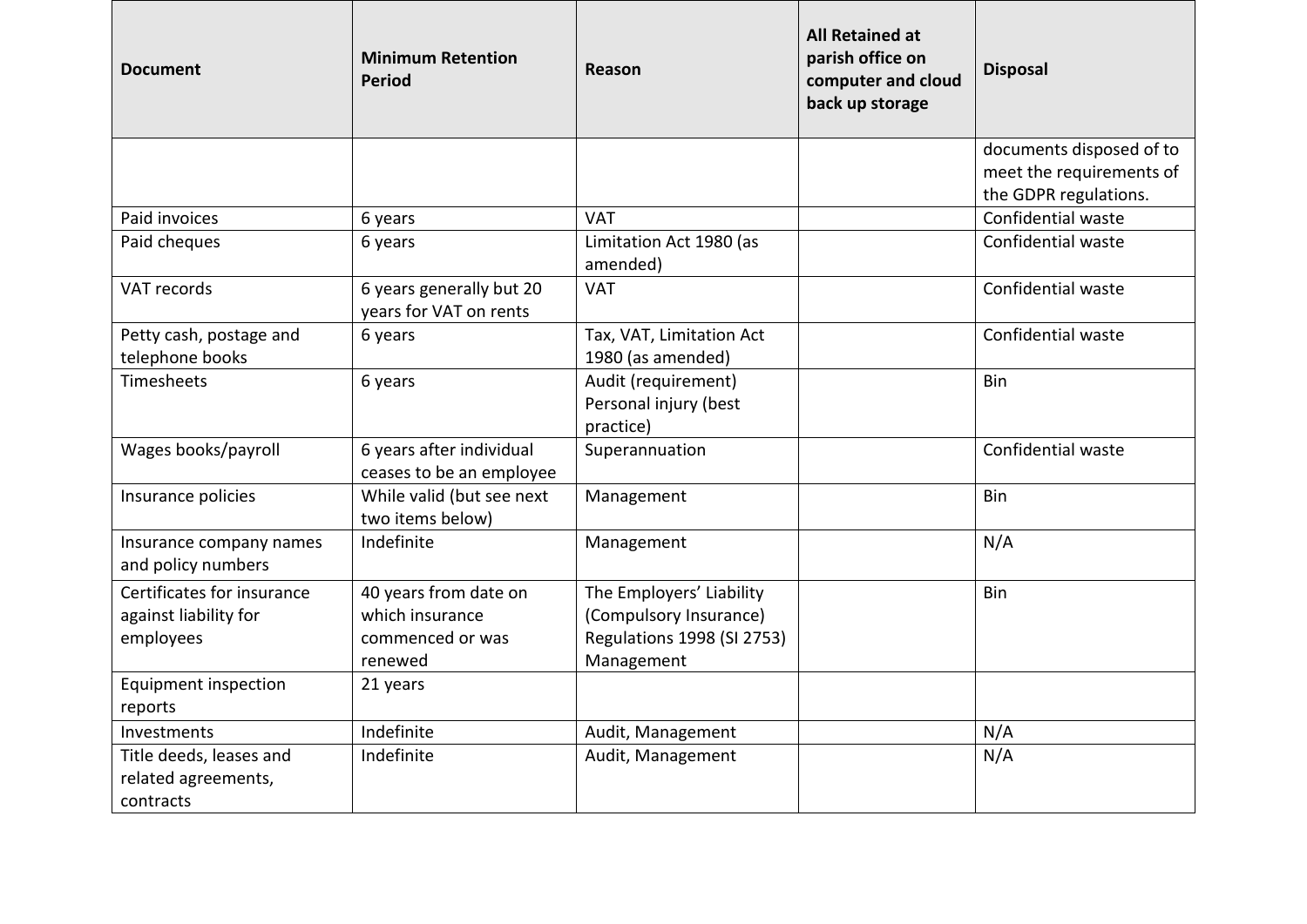| <b>Document</b>                                                                                                | <b>Minimum Retention</b><br><b>Period</b>                        | Reason                                                                                                                                                                                                                                                                                                 | <b>All Retained at</b><br>parish office on<br>computer and cloud<br>back up storage | <b>Disposal</b>                                                                                                                      |
|----------------------------------------------------------------------------------------------------------------|------------------------------------------------------------------|--------------------------------------------------------------------------------------------------------------------------------------------------------------------------------------------------------------------------------------------------------------------------------------------------------|-------------------------------------------------------------------------------------|--------------------------------------------------------------------------------------------------------------------------------------|
| Members' allowances<br>register                                                                                | 6 years                                                          | Tax, Limitation Act 1980<br>(as amended)                                                                                                                                                                                                                                                               |                                                                                     | Confidential waste. A list<br>will be kept of those<br>documents disposed of to<br>meet the requirements of<br>the GDPR regulations. |
| Information from other<br>bodies<br>e.g. circulars from county<br>associations, NALC, principal<br>authorities | Retained for as long as it is<br>useful and relevant             |                                                                                                                                                                                                                                                                                                        |                                                                                     | Bin                                                                                                                                  |
| Local/historical information                                                                                   | Indefinite - to be securely<br>kept for benefit of the<br>Parish | Councils may acquire<br>records of local interest<br>and accept gifts or records<br>of general and local<br>interest in order to<br>promote the use for such<br>records (defined as<br>materials in written or<br>other form setting out<br>facts or events or<br>otherwise recording<br>information). |                                                                                     | N/A                                                                                                                                  |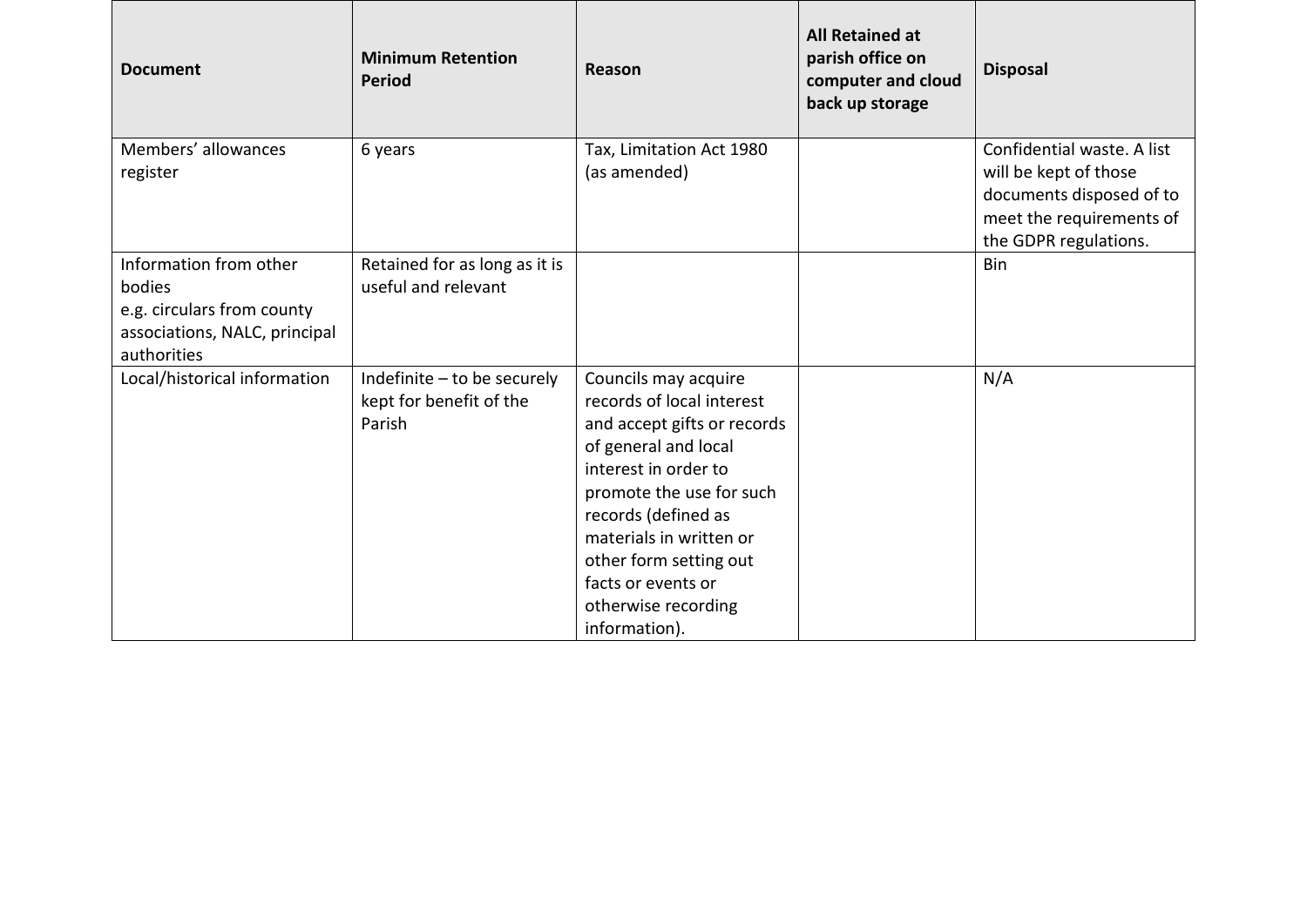| <b>Document</b>                                                                                                                                                 | <b>Minimum Retention</b><br><b>Period</b>                                                                                | Reason                                                                                                                                                                                                                                                                                                                                                                                                                                                                                                                                                          | <b>All Retained at</b><br>parish office on<br>computer and cloud<br>back up storage | <b>Disposal</b>                                                                                                                                   |
|-----------------------------------------------------------------------------------------------------------------------------------------------------------------|--------------------------------------------------------------------------------------------------------------------------|-----------------------------------------------------------------------------------------------------------------------------------------------------------------------------------------------------------------------------------------------------------------------------------------------------------------------------------------------------------------------------------------------------------------------------------------------------------------------------------------------------------------------------------------------------------------|-------------------------------------------------------------------------------------|---------------------------------------------------------------------------------------------------------------------------------------------------|
| Magazines and journals                                                                                                                                          | Council may wish to keep<br>its own publications<br>For others retain for as<br>long as they are useful and<br>relevant. | The Legal Deposit Libraries<br>Act 2003 (the 2003 Act)<br>requires a local council<br>which after<br>1 <sup>st</sup> February 2004 has<br>published works in print<br>(this includes a pamphlet,<br>magazine or newspaper, a<br>map, plan, chart or table)<br>to deliver, at its own<br>expense, a copy of them<br>to the British Library Board<br>(which manages and<br>controls the British<br>Library). Printed works as<br>defined by the 2003 Act<br>published by a local<br>council therefore<br>constitute materials which<br>the British Library holds. |                                                                                     | Bin if applicable                                                                                                                                 |
|                                                                                                                                                                 | Record-keeping                                                                                                           |                                                                                                                                                                                                                                                                                                                                                                                                                                                                                                                                                                 |                                                                                     |                                                                                                                                                   |
| To ensure records are easily<br>accessible it is necessary to                                                                                                   | The electronic files will be<br>backed up periodically in                                                                | Management                                                                                                                                                                                                                                                                                                                                                                                                                                                                                                                                                      |                                                                                     | Documentation no longer<br>required will be disposed                                                                                              |
| comply with the following:<br>A list of files stored in<br>cabinets will be kept<br>Electronic files will be<br>$\bullet$<br>saved using relevant file<br>names | the cloud-based<br>programme supplied by<br>the Council's IT company.                                                    |                                                                                                                                                                                                                                                                                                                                                                                                                                                                                                                                                                 |                                                                                     | of, ensuring any<br>confidential documents<br>are destroyed as<br>confidential waste.<br>A list will be kept of those<br>documents disposed of to |

┍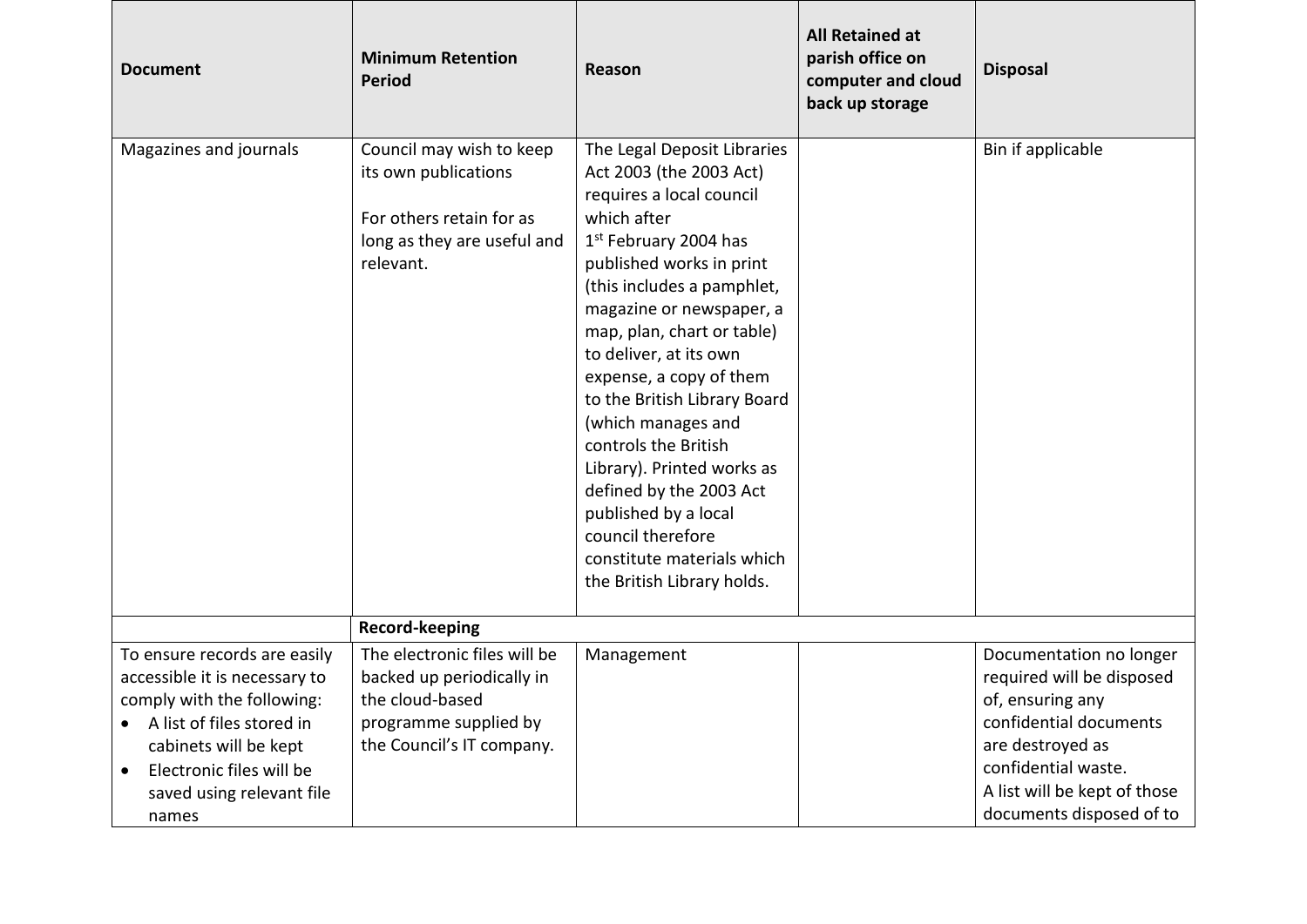| <b>Document</b>                     | <b>Minimum Retention</b><br><b>Period</b>                                                                                                                                                                                                                                                                                                                  | Reason                                                                                                                                                                                                                                                                                                                        | <b>All Retained at</b><br>parish office on<br>computer and cloud<br>back up storage | <b>Disposal</b>                                                                                                                                    |
|-------------------------------------|------------------------------------------------------------------------------------------------------------------------------------------------------------------------------------------------------------------------------------------------------------------------------------------------------------------------------------------------------------|-------------------------------------------------------------------------------------------------------------------------------------------------------------------------------------------------------------------------------------------------------------------------------------------------------------------------------|-------------------------------------------------------------------------------------|----------------------------------------------------------------------------------------------------------------------------------------------------|
|                                     |                                                                                                                                                                                                                                                                                                                                                            |                                                                                                                                                                                                                                                                                                                               |                                                                                     | meet the requirements of<br>the GDPR regulations.                                                                                                  |
| General correspondence              | Unless it relates to specific<br>categories outlined in the<br>policy, correspondence,<br>both paper and electronic,<br>should be kept.<br>Records should be kept for<br>as long as they are needed<br>for reference or<br>accountability purposes, to<br>comply with regulatory<br>requirements or to protect<br>legal and other rights and<br>interests. | Management                                                                                                                                                                                                                                                                                                                    |                                                                                     | Bin (shred confidential<br>waste)<br>A list will be kept of those<br>documents disposed of to<br>meet the requirements of<br>the GDPR regulations. |
| Correspondence relating to<br>staff | If related to Audit, see<br>relevant sections above.<br>Should be kept securely<br>and personal data in<br>relation to staff should not<br>be kept for longer than is<br>necessary for the purpose<br>it was held. Likely time<br>limits for tribunal claims<br>between 3-6 months<br>Recommend this period be<br>for 3 years                              | After an employment<br>relationship has ended, a<br>council may need to retain<br>and access staff records<br>for former staff for the<br>purpose of giving<br>references, payment of<br>tax, national insurance<br>contributions and<br>pensions, and in respect of<br>any related legal claims<br>made against the council. |                                                                                     | Confidential waste<br>A list will be kept of those<br>documents disposed of to<br>meet the requirements of<br>the GDPR regulations.                |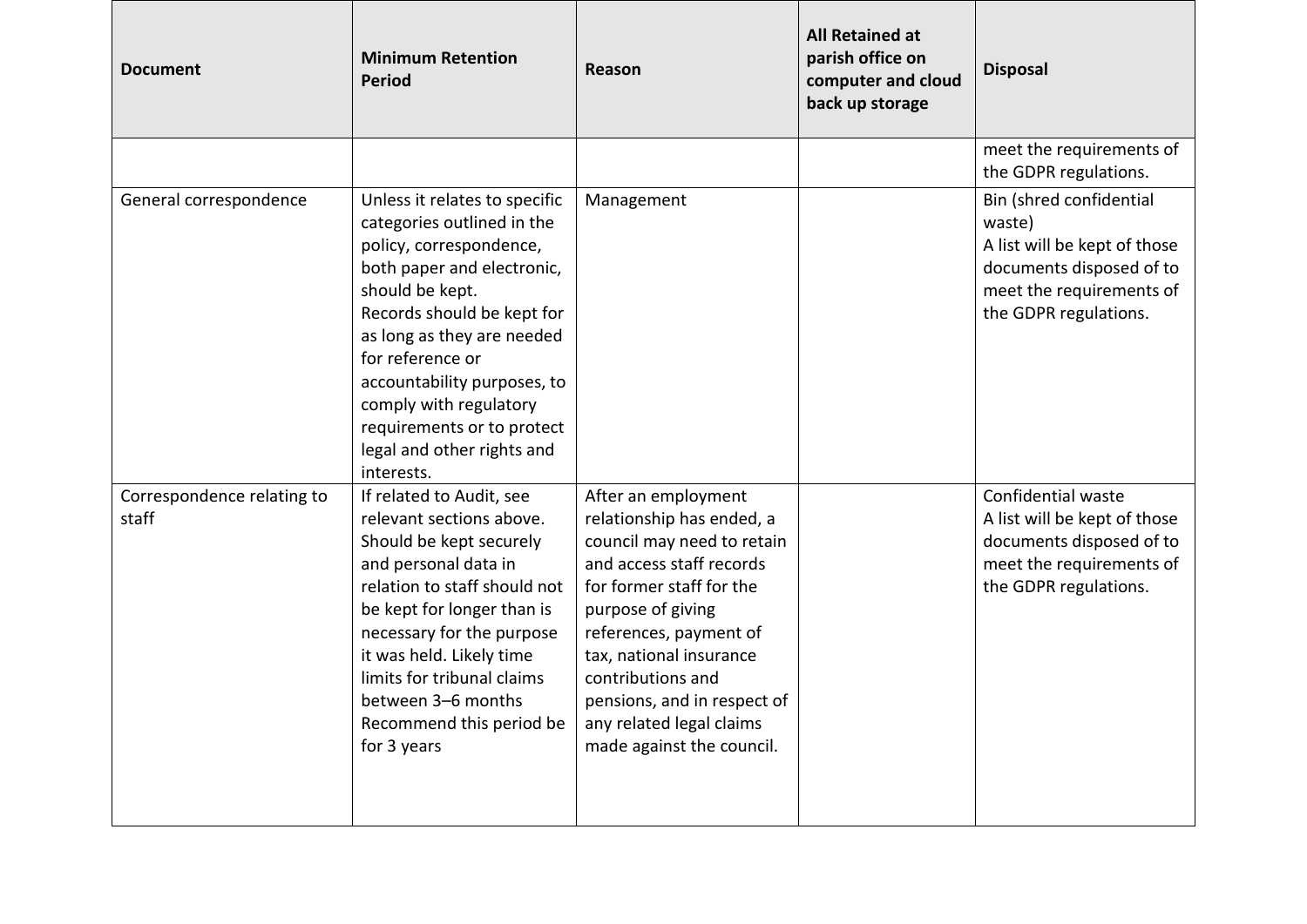| <b>Document</b>             | <b>Minimum Retention</b><br><b>Period</b> | Reason                                                                                                                                                                                                                                                                                                                                                                                                                                                                                                                        | <b>All Retained at</b><br>parish office on<br>computer and cloud<br>back up storage | <b>Disposal</b>                                                                                                                      |
|-----------------------------|-------------------------------------------|-------------------------------------------------------------------------------------------------------------------------------------------------------------------------------------------------------------------------------------------------------------------------------------------------------------------------------------------------------------------------------------------------------------------------------------------------------------------------------------------------------------------------------|-------------------------------------------------------------------------------------|--------------------------------------------------------------------------------------------------------------------------------------|
|                             |                                           |                                                                                                                                                                                                                                                                                                                                                                                                                                                                                                                               |                                                                                     |                                                                                                                                      |
|                             |                                           | Documents from legal matters, negligence and other torts<br>Most legal proceedings are governed by the Limitation Act 1980 (as amended). The 1980 Act provides that<br>legal claims may not be commenced after a specified period. Where the limitation periods are longer than<br>other periods specified the documentation should be kept for the longer period specified. Some types of<br>legal proceedings may fall within two or more categories.<br>If in doubt, keep for the longest of the three limitation periods. |                                                                                     |                                                                                                                                      |
| Negligence                  | 6 years                                   |                                                                                                                                                                                                                                                                                                                                                                                                                                                                                                                               |                                                                                     | Confidential waste. A list<br>will be kept of those<br>documents disposed of to<br>meet the requirements of<br>the GDPR regulations. |
| Defamation                  | 1 year                                    |                                                                                                                                                                                                                                                                                                                                                                                                                                                                                                                               |                                                                                     | Confidential waste. A list<br>will be kept of those<br>documents disposed of to<br>meet the requirements of<br>the GDPR regulations. |
| Contract                    | 6 years                                   |                                                                                                                                                                                                                                                                                                                                                                                                                                                                                                                               |                                                                                     | Confidential waste. A list<br>will be kept of those<br>documents disposed of to<br>meet the requirements of<br>the GDPR regulations. |
| Leases                      | 12 years                                  |                                                                                                                                                                                                                                                                                                                                                                                                                                                                                                                               |                                                                                     | Confidential waste.                                                                                                                  |
| Sums recoverable by statute | 6 years                                   |                                                                                                                                                                                                                                                                                                                                                                                                                                                                                                                               |                                                                                     | Confidential waste.                                                                                                                  |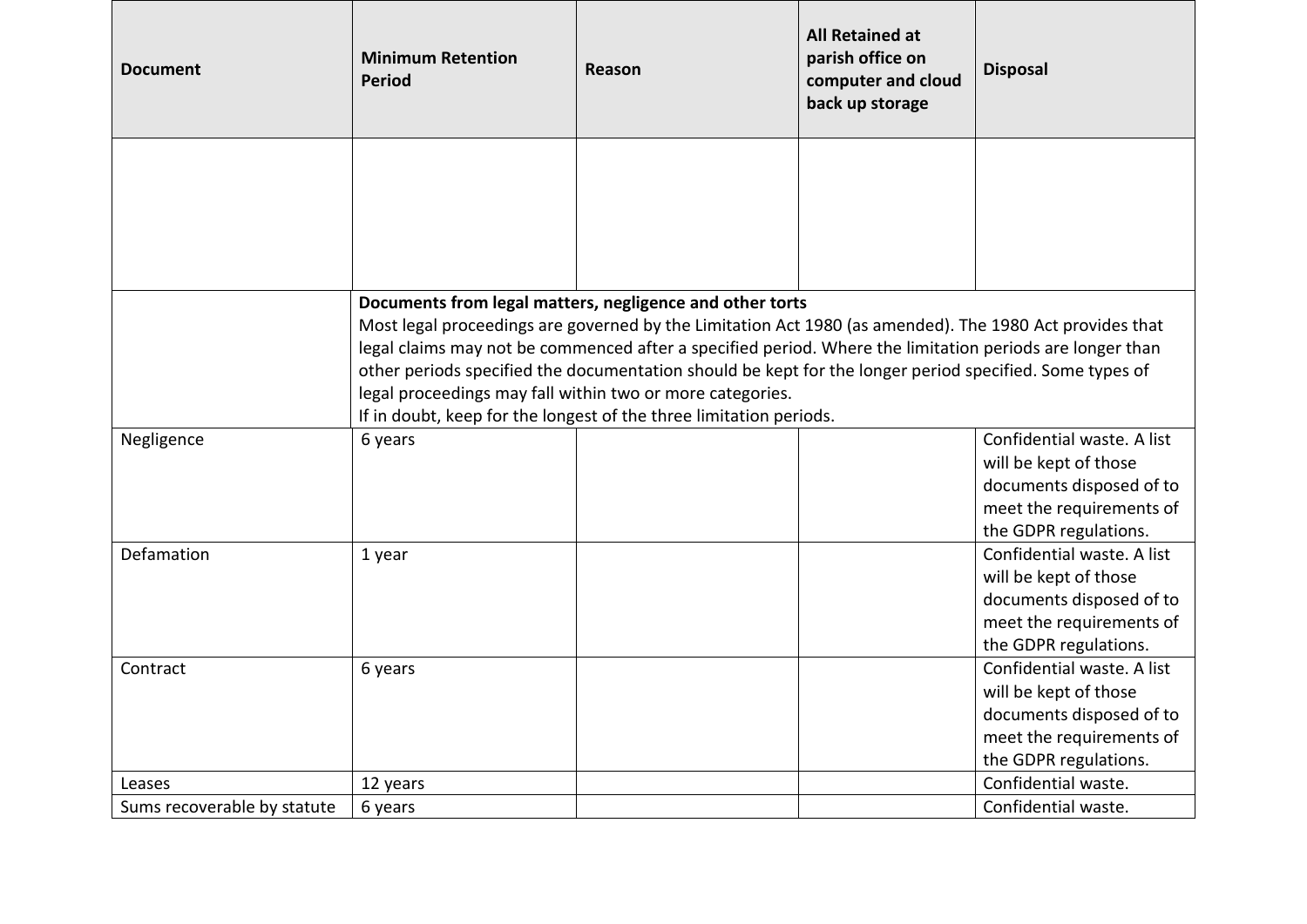| <b>Document</b>                                             | <b>Minimum Retention</b><br><b>Period</b>                             | Reason            | <b>All Retained at</b><br>parish office on<br>computer and cloud<br>back up storage | <b>Disposal</b>                                                                                                                     |
|-------------------------------------------------------------|-----------------------------------------------------------------------|-------------------|-------------------------------------------------------------------------------------|-------------------------------------------------------------------------------------------------------------------------------------|
| Personal injury                                             | 3 years                                                               |                   |                                                                                     | Confidential waste.                                                                                                                 |
| To recover land                                             | 12 years                                                              |                   |                                                                                     | Confidential waste.                                                                                                                 |
| Rent                                                        | 6 years                                                               |                   |                                                                                     | Confidential waste.                                                                                                                 |
| Breach of trust                                             | None                                                                  |                   |                                                                                     | Confidential waste.                                                                                                                 |
| <b>Trust deeds</b>                                          | Indefinite                                                            |                   |                                                                                     | N/A                                                                                                                                 |
| For Halls, Centres, Recreation Grounds                      |                                                                       |                   |                                                                                     |                                                                                                                                     |
| Application to hire<br>Invoices<br>Record of tickets issued | 6 years                                                               | <b>VAT</b>        |                                                                                     | Confidential waste<br>A list will be kept of those<br>documents disposed of to<br>meet the requirements of<br>the GDPR regulations. |
| Lettings diaries                                            | Electronic files linked to<br>accounts                                | <b>VAT</b>        |                                                                                     | N/A                                                                                                                                 |
| <b>Terms and Conditions</b>                                 | 6 years                                                               | Management        |                                                                                     | Bin                                                                                                                                 |
| <b>Event Monitoring Forms</b>                               | 6 years unless required for<br>claims, insurance or legal<br>purposes | Management        |                                                                                     | Bin. A list will be kept of<br>those documents disposed<br>of to meet the<br>requirements of the GDPR<br>regulations.               |
|                                                             | <b>For Allotments</b>                                                 |                   |                                                                                     |                                                                                                                                     |
| Register and plans                                          | Indefinite                                                            | Audit, Management |                                                                                     | N/A                                                                                                                                 |
| <b>Minutes</b>                                              | Indefinite                                                            | Audit, Management |                                                                                     | N/A                                                                                                                                 |
| Legal papers                                                | Indefinite                                                            | Audit, Management |                                                                                     | N/A                                                                                                                                 |
|                                                             | <b>For Burial Grounds</b>                                             |                   |                                                                                     |                                                                                                                                     |

IГ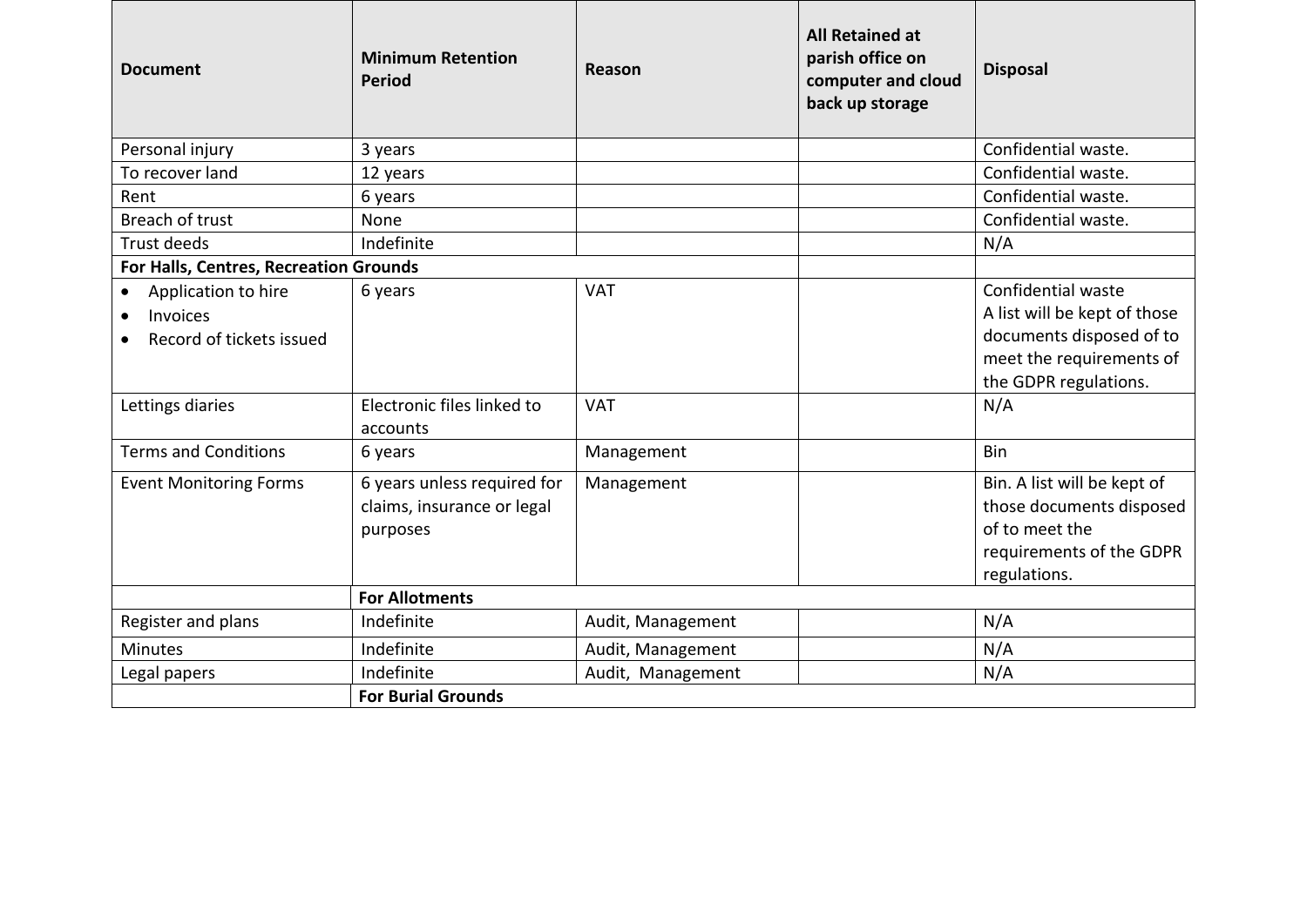| <b>Document</b>                                                                                                                                                                                                                                                                                                                                                                                                   | <b>Minimum Retention</b><br><b>Period</b> | Reason                                                           | <b>All Retained at</b><br>parish office on<br>computer and cloud<br>back up storage | <b>Disposal</b>    |
|-------------------------------------------------------------------------------------------------------------------------------------------------------------------------------------------------------------------------------------------------------------------------------------------------------------------------------------------------------------------------------------------------------------------|-------------------------------------------|------------------------------------------------------------------|-------------------------------------------------------------------------------------|--------------------|
| Register of fees collected<br>$\bullet$<br>Register of burials<br>$\bullet$<br>Register of purchased<br>$\bullet$<br>graves<br>Register/plan of grave<br>$\bullet$<br>spaces<br>Register of memorials<br>$\bullet$<br>Applications for<br>$\bullet$<br>interment<br>Applications for right to<br>$\bullet$<br>erect<br>memorials<br>Disposal certificates<br>$\bullet$<br>Copy certificates of grant<br>$\bullet$ | Indefinite                                | Archives, Local Authorities<br>Cemeteries Order 1977 (SI<br>204) |                                                                                     | N/A                |
| of exclusive right of burial                                                                                                                                                                                                                                                                                                                                                                                      | <b>Planning Papers</b>                    |                                                                  |                                                                                     |                    |
| Applications                                                                                                                                                                                                                                                                                                                                                                                                      | 1 year                                    | Management                                                       |                                                                                     | Bin                |
| Appeals                                                                                                                                                                                                                                                                                                                                                                                                           | 1 year unless significant<br>development  | Management                                                       |                                                                                     | Bin                |
| <b>Trees</b>                                                                                                                                                                                                                                                                                                                                                                                                      | 1 year                                    | Management                                                       |                                                                                     | Bin                |
| Local Development Plans                                                                                                                                                                                                                                                                                                                                                                                           | Retained as long as in force              | Reference                                                        |                                                                                     | Bin                |
| <b>Local Plans</b>                                                                                                                                                                                                                                                                                                                                                                                                | Retained as long as in force              | Reference                                                        |                                                                                     | Bin                |
| Town/Neighbourhood Plans                                                                                                                                                                                                                                                                                                                                                                                          | Indefinite - final adopted<br>plans       | <b>Historical purposes</b>                                       |                                                                                     | N/A                |
|                                                                                                                                                                                                                                                                                                                                                                                                                   | <b>CCTV</b>                               |                                                                  |                                                                                     |                    |
| Daily notes                                                                                                                                                                                                                                                                                                                                                                                                       | Daily                                     | Data protection                                                  |                                                                                     | Confidential waste |
| Radio rotas                                                                                                                                                                                                                                                                                                                                                                                                       | 1 week                                    | Management                                                       |                                                                                     | Confidential waste |
| Work rotas                                                                                                                                                                                                                                                                                                                                                                                                        | 1 month                                   | Management                                                       |                                                                                     | Confidential waste |
| Observation sheets                                                                                                                                                                                                                                                                                                                                                                                                | 3 years                                   | Data protection                                                  |                                                                                     | Confidential waste |